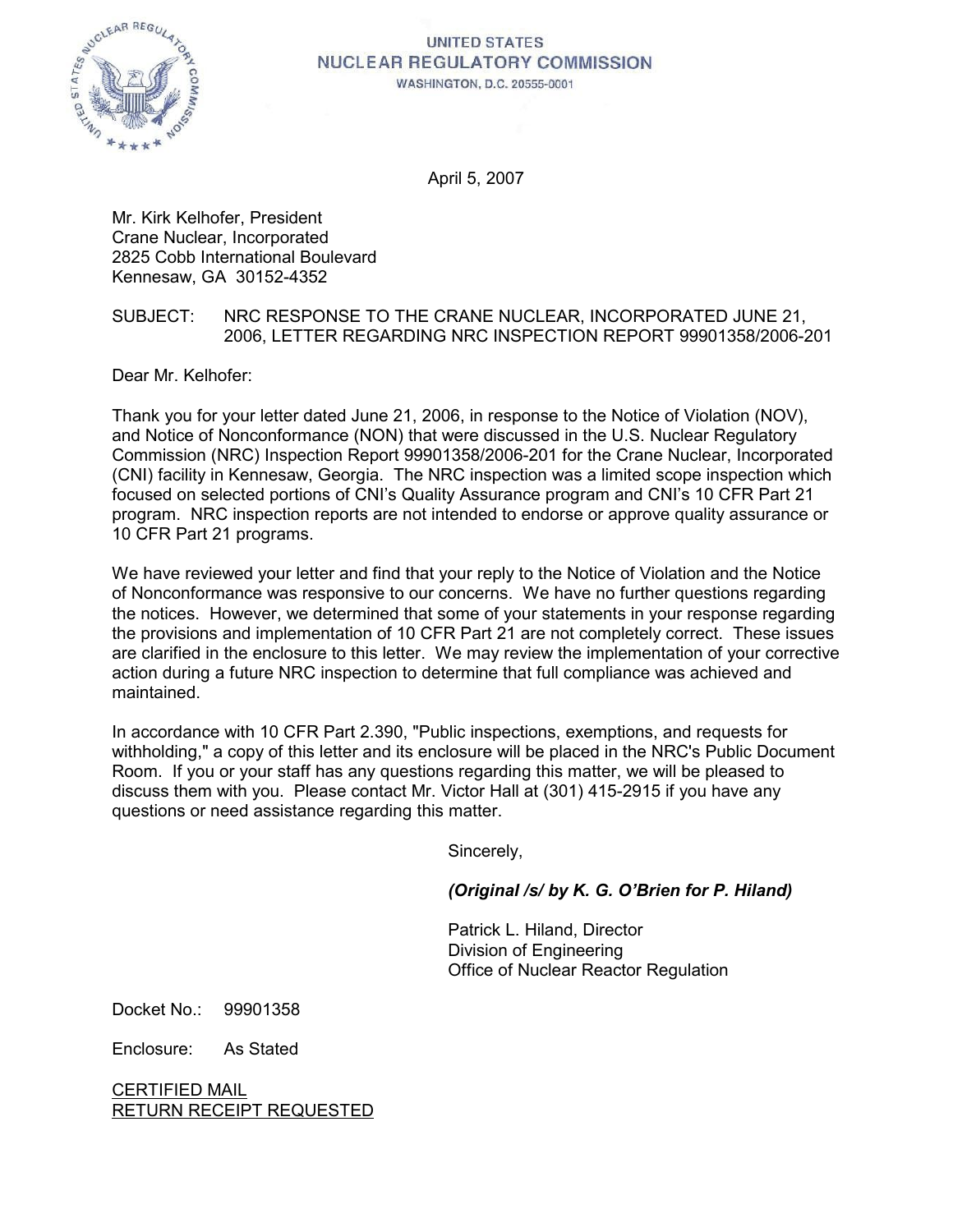- Mr. K. Kelhofer 2 -
- cc w/encl: Mr. Stephen H. Fowler, QA Manager Crane Nuclear, Incorporated 2825 Cobb International Boulevard Kennesaw, GA 30152-4352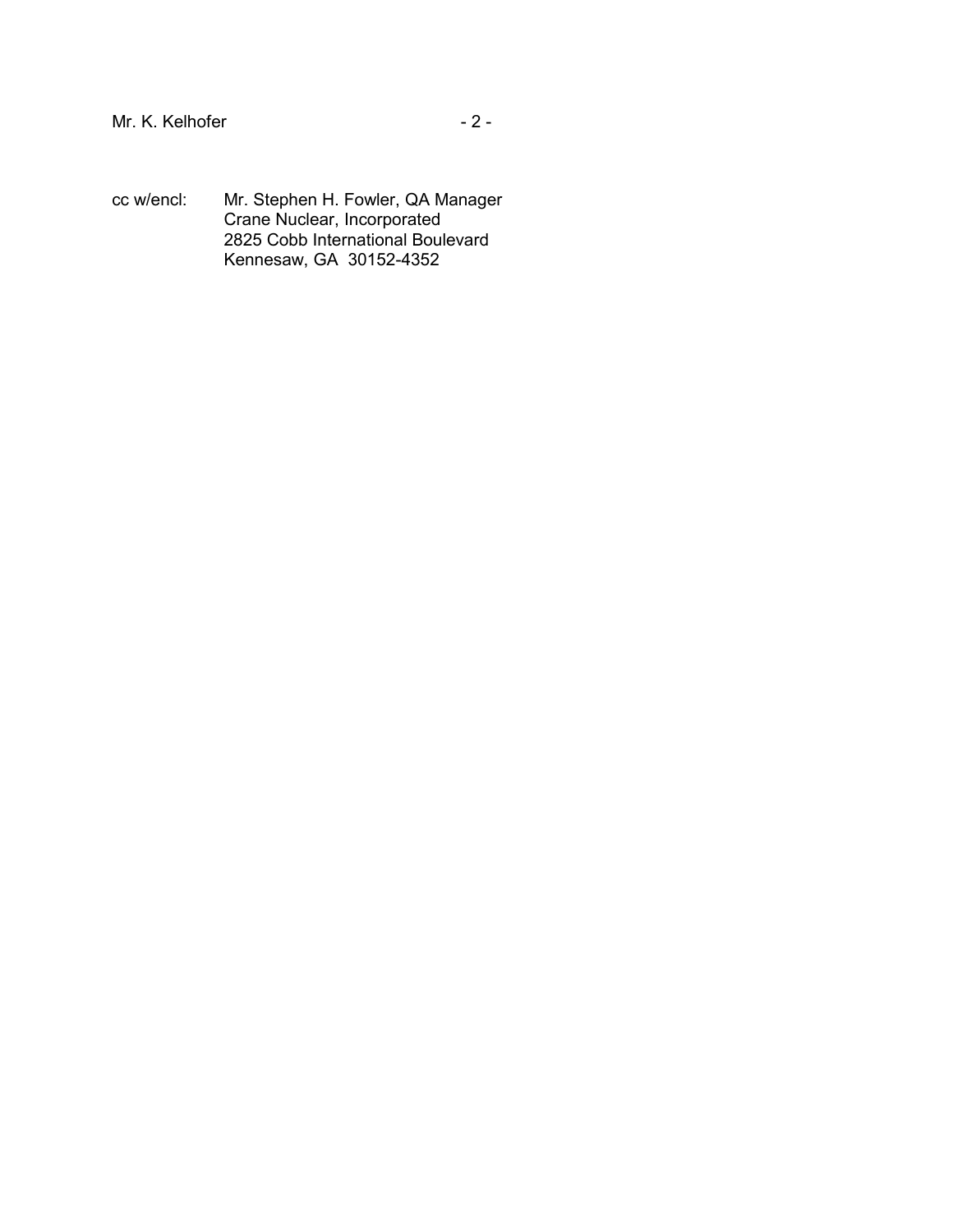cc w/encl: Mr. Stephen H. Fowler, QA Manager Crane Nuclear, Incorporated 2825 Cobb International Boulevard Kennesaw, GA 30152-4352

DISTRIBUTION: **GCwalina** VHall JCrutchley (signed copy) BDavis JPetrosino **PFPrescott DThatcher** 

### **DISK/DOCUMENT NAME:** C:\FileNet\ML070990364.wpd **ADAMS ACCESSION NO:** ML070990364

| <b>ADAMS Availability/Sensitivity:</b> |          | ■ Publicly Available | □ Non-Publicly Available | □ Sensitive | ■Non-Sensitive            |
|----------------------------------------|----------|----------------------|--------------------------|-------------|---------------------------|
| <b>OFC</b>                             | DE:NRR   | DE:NRR               | DE:NRR                   | DE:NRR      | D:DE:NRR                  |
| <b>NAME</b>                            | VHall    | JPetrosino           | GCwalina                 | DThatcher   | PHiland (KO'Brien for PH) |
| <b>DATE</b>                            | 04/02/07 | 04/02/07             | 04/02/07                 | 04/04/07    | 04/05/07                  |

**OFFICIAL RECORD COPY**